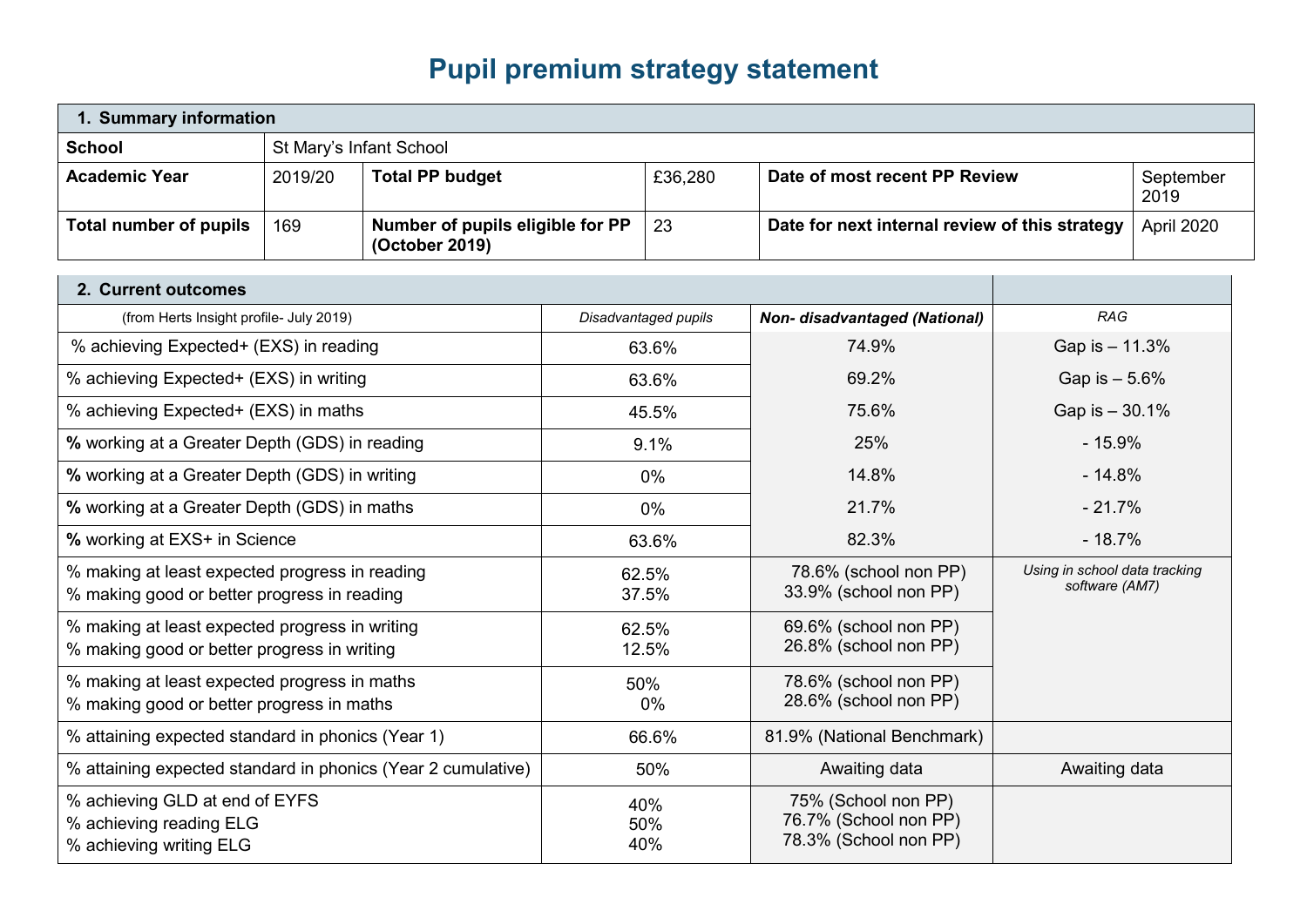| % achieving maths (numbers) ELG                                                                  | 70% | 85% (School non PP) |  |
|--------------------------------------------------------------------------------------------------|-----|---------------------|--|
|                                                                                                  |     |                     |  |
| Within the 2018-2019 cohort: (11)<br>27% of disadvantaged pupils had identified SEN<br>$\bullet$ |     |                     |  |

| 3. Barriers to future attainment (for pupils eligible for PP, including high ability) |                                                                                                                                     |                                                                                                                                                                                                                                                                                                                                                                                                                                                                                                                                                                                                                                                                                                                                          |  |  |
|---------------------------------------------------------------------------------------|-------------------------------------------------------------------------------------------------------------------------------------|------------------------------------------------------------------------------------------------------------------------------------------------------------------------------------------------------------------------------------------------------------------------------------------------------------------------------------------------------------------------------------------------------------------------------------------------------------------------------------------------------------------------------------------------------------------------------------------------------------------------------------------------------------------------------------------------------------------------------------------|--|--|
|                                                                                       | In-school barriers (issues to be addressed in school)                                                                               |                                                                                                                                                                                                                                                                                                                                                                                                                                                                                                                                                                                                                                                                                                                                          |  |  |
| Α.                                                                                    | Majority of disadvantaged children enter Reception with literacy and maths skills below age related expectations                    |                                                                                                                                                                                                                                                                                                                                                                                                                                                                                                                                                                                                                                                                                                                                          |  |  |
| <b>B.</b>                                                                             | The correlation between special education needs, including SEMH needs, and disadvantage within our school context                   |                                                                                                                                                                                                                                                                                                                                                                                                                                                                                                                                                                                                                                                                                                                                          |  |  |
| C.                                                                                    | The challenge of improving parental engagement for our disadvantaged pupils                                                         |                                                                                                                                                                                                                                                                                                                                                                                                                                                                                                                                                                                                                                                                                                                                          |  |  |
|                                                                                       | External barriers (issues which also require action outside school, such as low attendance rates)                                   |                                                                                                                                                                                                                                                                                                                                                                                                                                                                                                                                                                                                                                                                                                                                          |  |  |
| D.                                                                                    | Lack of parental engagement with our disadvantaged pupils, therefore not making as much progress as they should                     | The attendance of our disadvantaged pupils, attendance for disadvantaged pupils was 93.4% for academic year 2018-19. Non PP 95.6%                                                                                                                                                                                                                                                                                                                                                                                                                                                                                                                                                                                                        |  |  |
|                                                                                       | 4. Desired outcomes                                                                                                                 |                                                                                                                                                                                                                                                                                                                                                                                                                                                                                                                                                                                                                                                                                                                                          |  |  |
|                                                                                       | Desired outcomes and how they will be measured                                                                                      | <b>Success Criteria</b>                                                                                                                                                                                                                                                                                                                                                                                                                                                                                                                                                                                                                                                                                                                  |  |  |
| А.                                                                                    | All Reception PP children make at least expected progress,<br>with some making rapid progress $-4$ steps or more                    | Increase in children achieving GLD to be at least in line with National<br>Interventions used effectively throughout the year to support individual/ group needs<br>Pupil Progress Meetings used to closely monitor the impact of strategies and<br>progress of PP children throughout the year<br>All staff aware of PP children and their specific needs                                                                                                                                                                                                                                                                                                                                                                               |  |  |
| <b>B.</b>                                                                             | PP children make at least good progress in reading, writing<br>and maths in KS1, including high attaining pupils                    | In class interventions and targeted support focus sharply on the needs of those who<br>need to make rapid progress to catch up with their peers<br>Pupil Progress Meetings used to closely monitor the impact of strategies and<br>progress of PP children throughout the year<br>All staff aware of PP children and their specific needs<br>Teaching is consistently good and often outstanding<br>Effective use of additional adults to support the progress of PP children<br>PP children identified as high ability make as much progress as HA 'other'<br>All children, including PP, on interventions make rapid progress and meet objectives<br>The gap between the achievement of PP children, and National Other, is diminished |  |  |
| C.                                                                                    | Parents, work in partnership with the school, to support their<br>children in their learning. This will enable their child to reach | Parents to hear their child read every day and comment in book Practise phonic<br>books. Parents to refer to reading targets in the reading record books                                                                                                                                                                                                                                                                                                                                                                                                                                                                                                                                                                                 |  |  |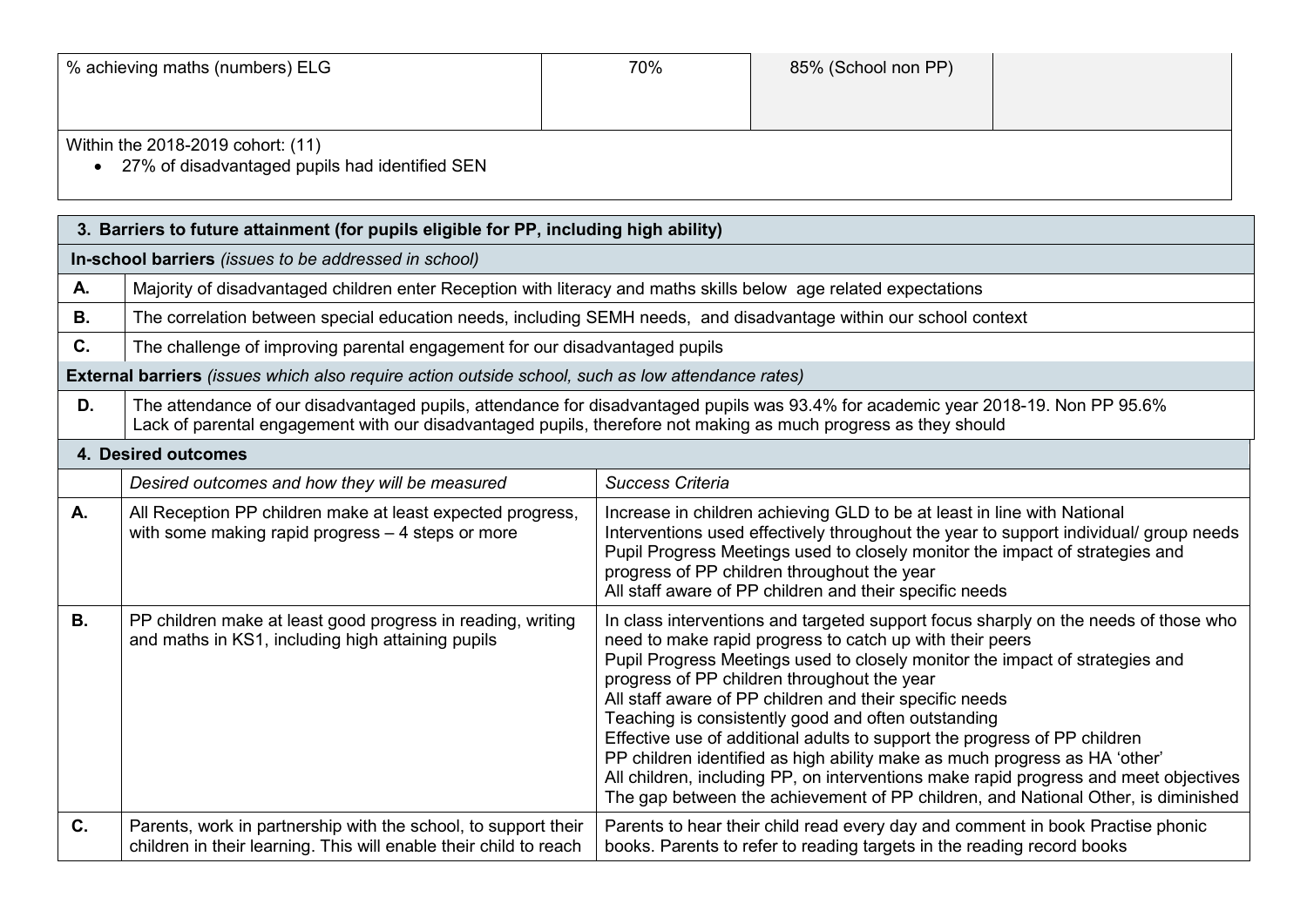|    | their full potential.                                                          | Practise spellings<br>Use Home Packs and return them<br>Attend information sessions held by the school<br>Attend parents' evening twice a year<br>Close liaison with class teachers               |
|----|--------------------------------------------------------------------------------|---------------------------------------------------------------------------------------------------------------------------------------------------------------------------------------------------|
| D. | Increased attendance rates for pupils eligible for PP                          | Reduce the number of persistent absentees among PP pupils<br>Effective use of Attendance Improvement Officer<br>Use of in school strategies<br>Introduction of fining for unauthorised attendance |
| Е. | To accelerate the progress and attainment of disadvantaged<br>pupils with SEND | SEND pupils to make rapid progress in all areas<br>SEND pupils to meet targets on their individual SEN support plans/EHCP                                                                         |
| F. | To close the gap between PP pupils and non PP pupils in<br>maths               | Increased number of PP pupils achieving ARE in maths.<br>Gap diminished in maths between PP pupils and non PP pupils                                                                              |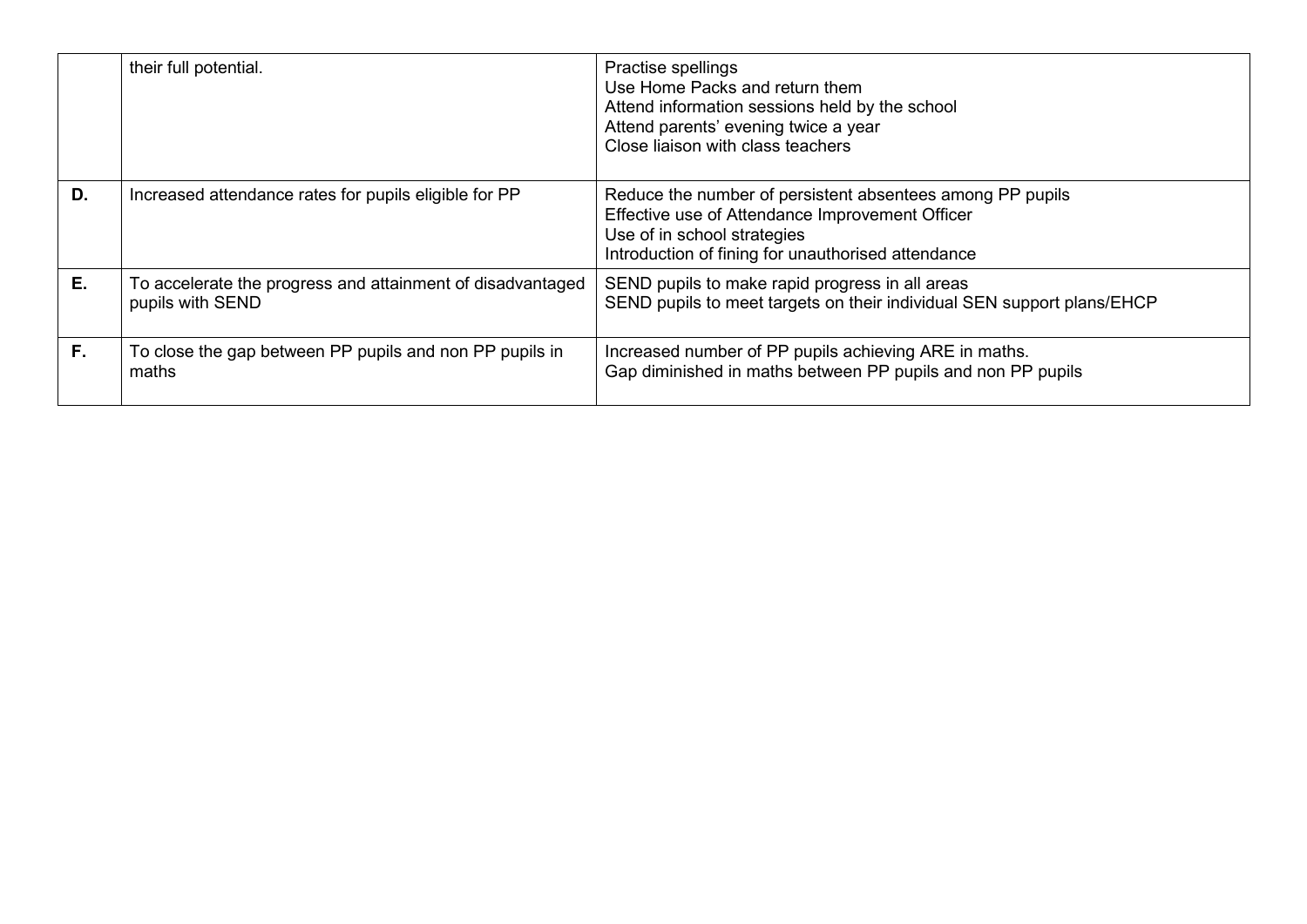| 5. Planned expenditure                                                                                                                                                                                                                              |                                                                                                                                                                                                                                                                          |                                                                                                                                                                                                                                                                                                                                                                                                                                                                                                                                                                                                                                                                                                                                           |                                                                                                                                                                                                                                                                                                                                                                                                                                                                                                                                                                                                                                             |                           |                                                                                                                                                                                                                                               |
|-----------------------------------------------------------------------------------------------------------------------------------------------------------------------------------------------------------------------------------------------------|--------------------------------------------------------------------------------------------------------------------------------------------------------------------------------------------------------------------------------------------------------------------------|-------------------------------------------------------------------------------------------------------------------------------------------------------------------------------------------------------------------------------------------------------------------------------------------------------------------------------------------------------------------------------------------------------------------------------------------------------------------------------------------------------------------------------------------------------------------------------------------------------------------------------------------------------------------------------------------------------------------------------------------|---------------------------------------------------------------------------------------------------------------------------------------------------------------------------------------------------------------------------------------------------------------------------------------------------------------------------------------------------------------------------------------------------------------------------------------------------------------------------------------------------------------------------------------------------------------------------------------------------------------------------------------------|---------------------------|-----------------------------------------------------------------------------------------------------------------------------------------------------------------------------------------------------------------------------------------------|
| Academic year                                                                                                                                                                                                                                       | 2019/20                                                                                                                                                                                                                                                                  |                                                                                                                                                                                                                                                                                                                                                                                                                                                                                                                                                                                                                                                                                                                                           |                                                                                                                                                                                                                                                                                                                                                                                                                                                                                                                                                                                                                                             |                           |                                                                                                                                                                                                                                               |
|                                                                                                                                                                                                                                                     | support and support whole school strategies.                                                                                                                                                                                                                             | The three headings below enable schools to demonstrate how they are using the pupil premium to improve classroom pedagogy, provide targeted                                                                                                                                                                                                                                                                                                                                                                                                                                                                                                                                                                                               |                                                                                                                                                                                                                                                                                                                                                                                                                                                                                                                                                                                                                                             |                           |                                                                                                                                                                                                                                               |
| i. Quality of teaching for all                                                                                                                                                                                                                      |                                                                                                                                                                                                                                                                          |                                                                                                                                                                                                                                                                                                                                                                                                                                                                                                                                                                                                                                                                                                                                           |                                                                                                                                                                                                                                                                                                                                                                                                                                                                                                                                                                                                                                             |                           |                                                                                                                                                                                                                                               |
| <b>Desired outcome</b>                                                                                                                                                                                                                              | Chosen action /<br>approach                                                                                                                                                                                                                                              | What is the evidence and rationale<br>for this choice?                                                                                                                                                                                                                                                                                                                                                                                                                                                                                                                                                                                                                                                                                    | How will you ensure it is<br>implemented well?                                                                                                                                                                                                                                                                                                                                                                                                                                                                                                                                                                                              | <b>Staff lead</b>         | When will you<br>review<br>implementation?                                                                                                                                                                                                    |
| <b>A. All Reception PP</b><br>children make at least<br>expected progress,<br>with some making<br>rapid progress<br>B. PP children make at<br>least good progress in<br>reading, writing and<br>maths in KS1,<br>including high<br>attaining pupils | Continue whole school<br>training on current issues<br>such as quality feedback,<br>improvement marking<br>literacy and maths<br>updates, maths<br>interventions, mental<br>health, PP information<br>sessions, SEN, STEP On<br>training for behaviour<br>support        | We want to continue to invest some of the<br>PP funding in long term change which will<br>help all pupils. Results and feedback from<br>2017-2018 and 2018-2019 showed positive<br>impact.<br>Staff kept up to date on training issues and<br>methods. This ensures high quality teaching<br>is available for all children<br>Historically many of the PP children have<br>had SEN issues that have had a major<br>impact on their learning. We need to ensure<br>that the INCo and intervention TA are kept<br>up to date with the wide variety of strategies<br>and methods available to help support a<br>range of SEN needs in the classroom. This<br>knowledge can be disseminated to the whole<br>staff to impact the whole school. | - Courses selected using evidence of<br>effectiveness and the need of the staff<br>- Use INSET days/ staff meetings to<br>deliver training<br>- School observation proforma to be<br>used to ensure staff development and<br>improvement is highly effective<br>- Staff meetings used for feedback<br>from courses<br>- SL observations used as CPD<br>opportunities<br>- INCo to attend courses as dictated<br>by needs of the children in the school.<br>SEN folders set up for staff<br>- Pupil Progress meetings allow the<br>CT to discuss the needs of individual<br>children an INCo can advise on how<br>to support/ meet the needs | Head<br><b>INCo</b>       | -Twice termly Pupil<br>progress meetings to<br>review the progress<br>of all PP children<br>-Performance<br>Management<br>meetings twice a year<br>to review CPD<br>records for staff<br>-March 2020 to<br>review the whole<br>school CPD log |
|                                                                                                                                                                                                                                                     | Non-teaching Deputy<br>available to monitor and<br>improve standards of<br>teaching and learning<br>across the school and<br>support staff as necessary<br>(Includes the planning &<br>teaching of phonics daily<br>across KS1 & Reception, as an<br>additional teacher) | We want to continue to invest some of the<br>PP money in developing the impact on<br>teaching and learning for all by utilising our<br>non-class based Deputy Head/EYFS<br>Leader/Literacy Subject Leader.<br>This long term change will facilitate being<br>able to support PP children as the needs of<br>year groups/ cohorts change.<br>This will also benefit all children across the<br>school.<br>It enables the school to react immediately to<br>situations e.g.; additional support across the<br>school                                                                                                                                                                                                                        | - DH to use staff meetings to<br>feedback to staff regularly on whole<br>school issues<br>- DH to plan whole school literacy<br>WOW events that focus on areas for<br>development e.g.- creative writing<br>- DH will provide half termly timetable<br>showing work across the school                                                                                                                                                                                                                                                                                                                                                       | Head<br>Deputy Head       | Mid-Year<br>Performance<br>Management meeting<br>(Feb/March 2020)<br>- During Pupil<br>Progress meetings<br>(2x half termly)<br>- SLT meetings<br>(at least 3 x half<br>termly)                                                               |
| B. PP children make at<br>least good progress in                                                                                                                                                                                                    | Half termly phonic testing,<br>by DH, of all Year 1                                                                                                                                                                                                                      | Linked to OFSTED 2014 target on improving<br>phonics teaching                                                                                                                                                                                                                                                                                                                                                                                                                                                                                                                                                                                                                                                                             | - DH to give class teachers data<br>analysis and scores for all children                                                                                                                                                                                                                                                                                                                                                                                                                                                                                                                                                                    | Deputy Head<br>KS1 leader | Annually                                                                                                                                                                                                                                      |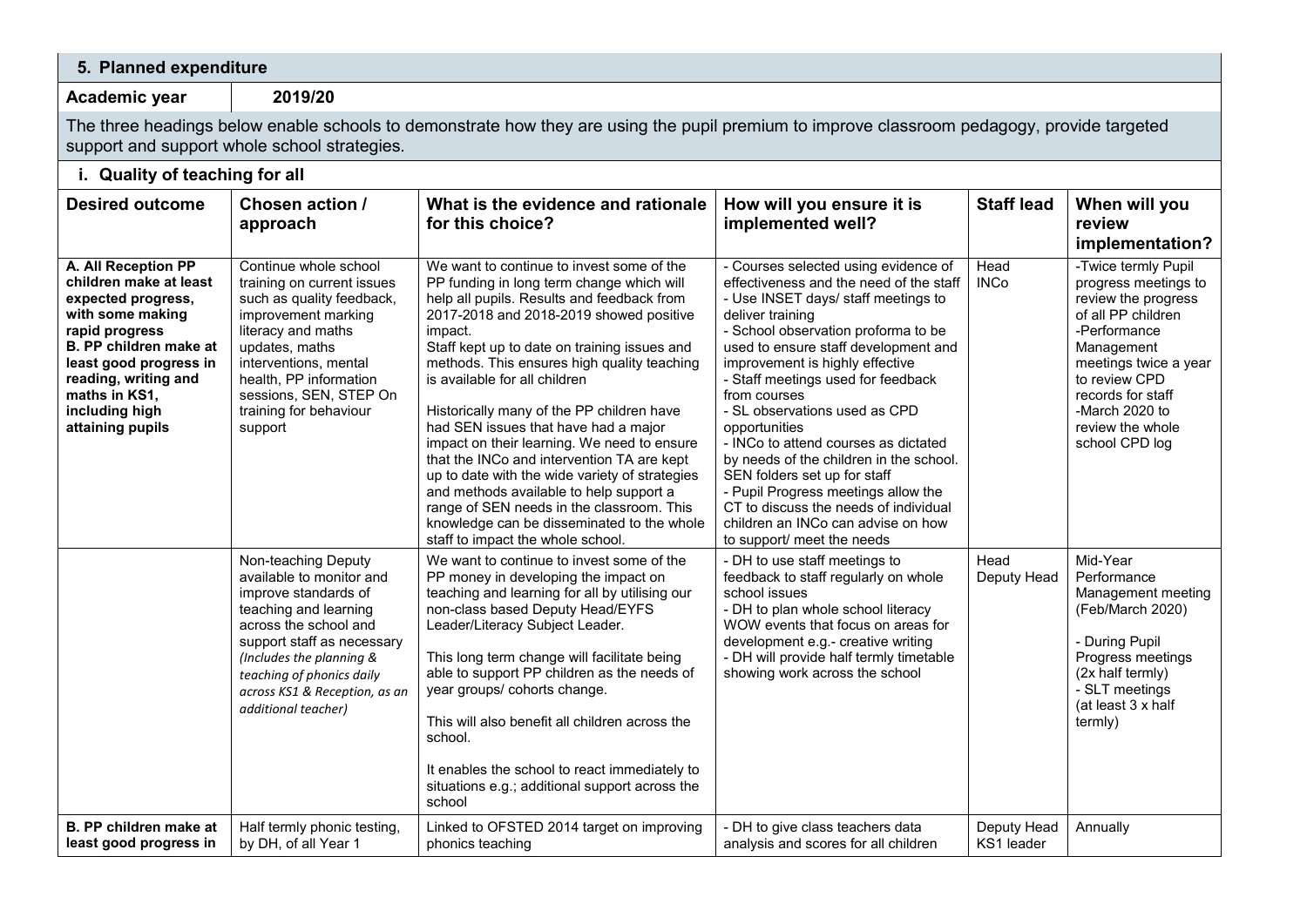| reading, writing and<br>maths in KS1,<br>including high<br>attaining pupils                    | children (& retaking Year<br>2s). Analysis of gaps to<br>inform groupings and<br>future planning (Reception<br>children included in<br>summer term)<br>Class action plans to be<br>written targeting pupils not<br>on track to achieve ARE<br>Within the first week of<br>term action plans will be<br>put in place for each class<br>based on gaps in learning.                                                  | Sharply focussed teaching of gaps in<br>children's phonic knowledge and application<br>School has improved on its results, for the<br>past 4 years using this action so it's very<br>important to continue.                                                                                                                                                                                                                                                                          | - Groups revised and altered in light<br>of data and other discussions<br>- DH to provide staff with specific<br>phonemes/ graphemes that caused<br>problems<br>- DH to plan phonic sessions for 2x<br>LA groups in Year 1.<br>The action plan will be reviewed half-<br>termly and discussed at pupil<br>progress meetings. |                                               |                                                            |  |
|------------------------------------------------------------------------------------------------|-------------------------------------------------------------------------------------------------------------------------------------------------------------------------------------------------------------------------------------------------------------------------------------------------------------------------------------------------------------------------------------------------------------------|--------------------------------------------------------------------------------------------------------------------------------------------------------------------------------------------------------------------------------------------------------------------------------------------------------------------------------------------------------------------------------------------------------------------------------------------------------------------------------------|------------------------------------------------------------------------------------------------------------------------------------------------------------------------------------------------------------------------------------------------------------------------------------------------------------------------------|-----------------------------------------------|------------------------------------------------------------|--|
| E. To accelerate the<br>progress and<br>attainment of<br>disadvantaged<br>pupils with SEND     | Class teachers to continue<br>to differentiate planning<br>and support. Planning,<br>SEN support plans/EHCP<br>outcomes to be shared<br>with all support staff in the<br>classroom.<br>INCo to liaise with class<br>teachers and write a<br>vulnerable group action<br>plan for each class.<br>Within the first week of<br>term action plans will be<br>put in place for each class<br>based on gaps in learning. | We want to identify the needs of pupils and<br>ensure that the appropriate teaching and<br>support is in place to meet these needs and<br>enable pupils to accelerate their progress.                                                                                                                                                                                                                                                                                                | SEN support plans/EHCP are<br>reviewed with parents termly.<br>The action plan will be reviewed half-<br>termly and discussed at pupil<br>progress meetings.<br>The INCo will carry out learning walks<br>and spend time in classes to monitor<br>the effectiveness of the planned<br>provision.                             | <b>INCo</b>                                   | Half termly monitoring<br>meetings/discussions<br>with CT  |  |
| F. To close the gap<br>between PP pupils and<br>non PP pupils in maths                         | Timetables have been<br>adjusted to ensure maths<br>fluency. Morning starters<br>and Big Maths develop<br>fluency and rapid recall of<br>number facts.<br>Targets leading from<br>observations are to ensure<br>that all pupils are engaged<br>through active learning.<br>Ensure that PP pupils are<br>always included in<br>appropriate maths support<br>clubs.                                                 | The gap between PP pupils and non PP<br>pupils has widened this year.<br>Historically many of the PP children have<br>had SEN issues that have had a major<br>impact on their learning. We need to ensure<br>that the INCo and intervention TA are kept<br>up to date with the wide variety of strategies<br>and methods available to help support a<br>range of SEN needs in the classroom. This<br>knowledge can be disseminated to the whole<br>staff to impact the whole school. | Through lesson observations<br>(including starters)<br>Improvement of Big Maths results.<br>The action plan will be reviewed half-<br>termly and discussed at pupil<br>progress meetings.                                                                                                                                    | <b>DH</b><br>Maths/KS1<br>lead<br><b>INCo</b> | Half termly monitoring<br>meetings/ discussions<br>with CT |  |
| £15,000<br>Total budgeted cost<br>(Based on: training costs, % of DH salary & INCo, resources) |                                                                                                                                                                                                                                                                                                                                                                                                                   |                                                                                                                                                                                                                                                                                                                                                                                                                                                                                      |                                                                                                                                                                                                                                                                                                                              |                                               |                                                            |  |
| ii. Targeted support                                                                           |                                                                                                                                                                                                                                                                                                                                                                                                                   |                                                                                                                                                                                                                                                                                                                                                                                                                                                                                      |                                                                                                                                                                                                                                                                                                                              |                                               |                                                            |  |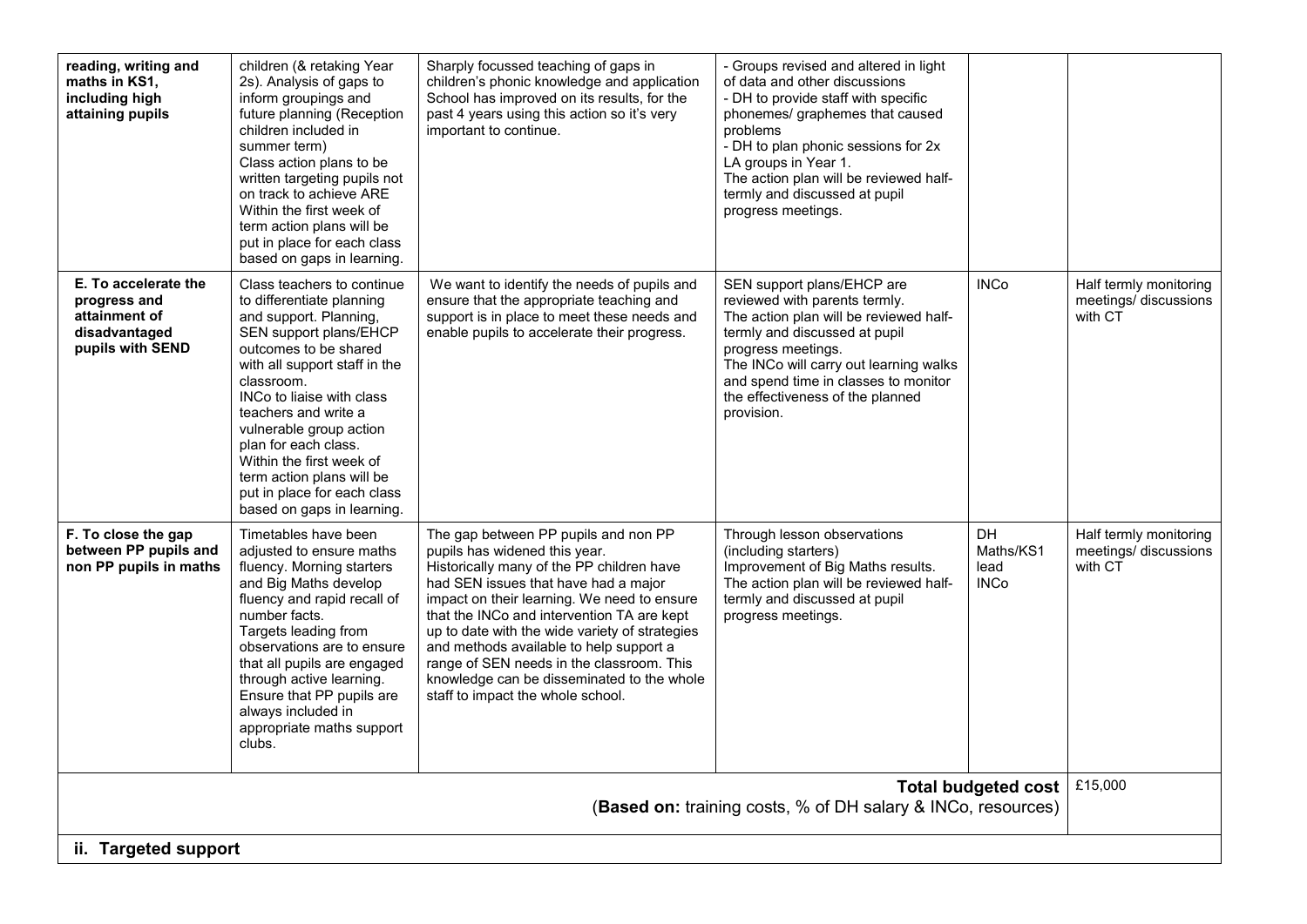| <b>Desired outcome</b>                                                                                                                   | <b>Chosen</b><br>action/approach                                                                                                                                                                                                                                                                            | What is the evidence and rationale<br>for this choice?                                                                                                                                                                                                                                                                                                                                                                                                                                                                                                                                                                                                                                                                                                          | How will you ensure it is<br>implemented well?                                                                                                                                                                                                                                                    | <b>Staff lead</b>                                     | When will you<br>review<br>implementation?                                                      |
|------------------------------------------------------------------------------------------------------------------------------------------|-------------------------------------------------------------------------------------------------------------------------------------------------------------------------------------------------------------------------------------------------------------------------------------------------------------|-----------------------------------------------------------------------------------------------------------------------------------------------------------------------------------------------------------------------------------------------------------------------------------------------------------------------------------------------------------------------------------------------------------------------------------------------------------------------------------------------------------------------------------------------------------------------------------------------------------------------------------------------------------------------------------------------------------------------------------------------------------------|---------------------------------------------------------------------------------------------------------------------------------------------------------------------------------------------------------------------------------------------------------------------------------------------------|-------------------------------------------------------|-------------------------------------------------------------------------------------------------|
| A. All Reception<br>PP children make<br>at least expected<br>progress, with<br>some making rapid<br>progress                             | Deputy Head (EYFS<br>Leader & Literacy SL) is an<br>additional teacher in<br>Reception for all literacy<br>and maths teaching<br>sessions and daily phonic<br>sessions.<br>We will ensure that PP<br>parents are informed of<br>and encouraged to attend<br>any parent learning<br>sessions held at school. | PP children typically enter Reception with<br>literacy skills below the national average.<br>There are very few PP children then leaving<br>KS1 at GD<br>We decided to put in additional support in<br>Early Years to help diminish the difference<br>between the achievement of PP children and<br>national other as soon as possible, giving the<br>children the best chance of leaving KS1<br>achieving EXS and some achieving GDS.<br>EEF Toolkit suggest that Early Years<br>interventions have a moderate impact and<br>school has seen for itself, in previous years,<br>that this system is having a good impact for<br>our children<br>2017/2018 and 2018/19 results show this<br>had a positive impact on results during their<br>time at the school. | - Organise DH timetable to ensure at<br>least 4 adult directed literacy activities<br>daily (2 teachers, 2 TAs) and for daily<br>afternoon phonic sessions<br>- DH timetable allows for planning and<br>assessment time for phonics and<br>literacy activities                                    | Head<br>Deputy Head                                   | December 2019 first<br>review then in<br><b>Pupil Progress</b><br>meetings (twice each<br>term) |
| B. PP children make at<br>least good progress in<br>reading, writing and<br>maths in KS1,<br>including high<br>attaining pupils          | Deputy Head hears<br>targeted PP children read<br>during first part of the<br>morning<br>We will ensure that PP<br>parents are informed of<br>and encouraged to attend<br>any parent learning<br>sessions held at school.                                                                                   | Some PP children make less progress in<br>reading due to lack of support at home and<br>additional reading time is needed in order for<br>these children to make rapid progress.<br>Continued from 2018/2019 due to positive<br>impact reported.                                                                                                                                                                                                                                                                                                                                                                                                                                                                                                                | - DH to communicate regularly with<br>СT<br>- Update reading list at Pupil Progress<br>meetings and ensure needs are being<br>met                                                                                                                                                                 | Deputy H<br>CT/TA                                     | Half termly monitoring<br>meetings/ discussions<br>with CT                                      |
| <b>B/E. PP children make</b><br>at least good progress<br>in reading, writing and<br>maths in KS1,<br>including high<br>attaining pupils | Targeted in class support<br>Delivered by Intervention<br><b>TA</b>                                                                                                                                                                                                                                         | Some of the children need targeted support<br>to catch up.<br>School uses a range of interventions and<br>activities tailored to the needs of individuals/<br>small groups.<br>Continued from 2017/2018 and 2018/2019<br>as had positive impact on results                                                                                                                                                                                                                                                                                                                                                                                                                                                                                                      | - Organise timetable of TAs to ensure<br>time to prepare and deliver support in<br>class during maths and literacy<br>lessons<br>Children to stay in class and not miss<br>any lessons - all interventions to be<br>held in class                                                                 | <b>INCo</b><br>Class<br>teachers<br><b>SLT</b>        | <b>INCo to meet half</b><br>termly with TAs<br>delivering<br>interventions                      |
| B. PP children make at<br>least good progress in<br>reading, writing and<br>maths in KS1,<br>including high<br>attaining pupils          | Intervention TA to support<br>in class in Year 2, in<br>literacy and maths,<br>including working with PP<br>children and allowing CT to<br>work specifically with PP<br>children                                                                                                                            | Historically children have performed well in<br>their intervention group but have struggled to<br>transfer skills. By the TA working in the<br>classes of the children she supports she can<br>tailor the support and help the children<br>transfer their skills much more effectivity and<br>the intervention will therefore have a greater<br>impact.<br>Continued from 2018/2019 as had positive                                                                                                                                                                                                                                                                                                                                                             | - TA to meet half termly with INCo to<br>review interventions and progress of<br><b>SEN/PP</b><br>- INCo to have overview of<br>interventions of SEN/PP<br>- Class teachers to produce Class<br>cohort file to show all interventions for<br>their class<br>- Termly Pupil Progress meetings will | <b>INCo</b><br>Class<br>teacher<br>Intervention<br>TA | March 2020                                                                                      |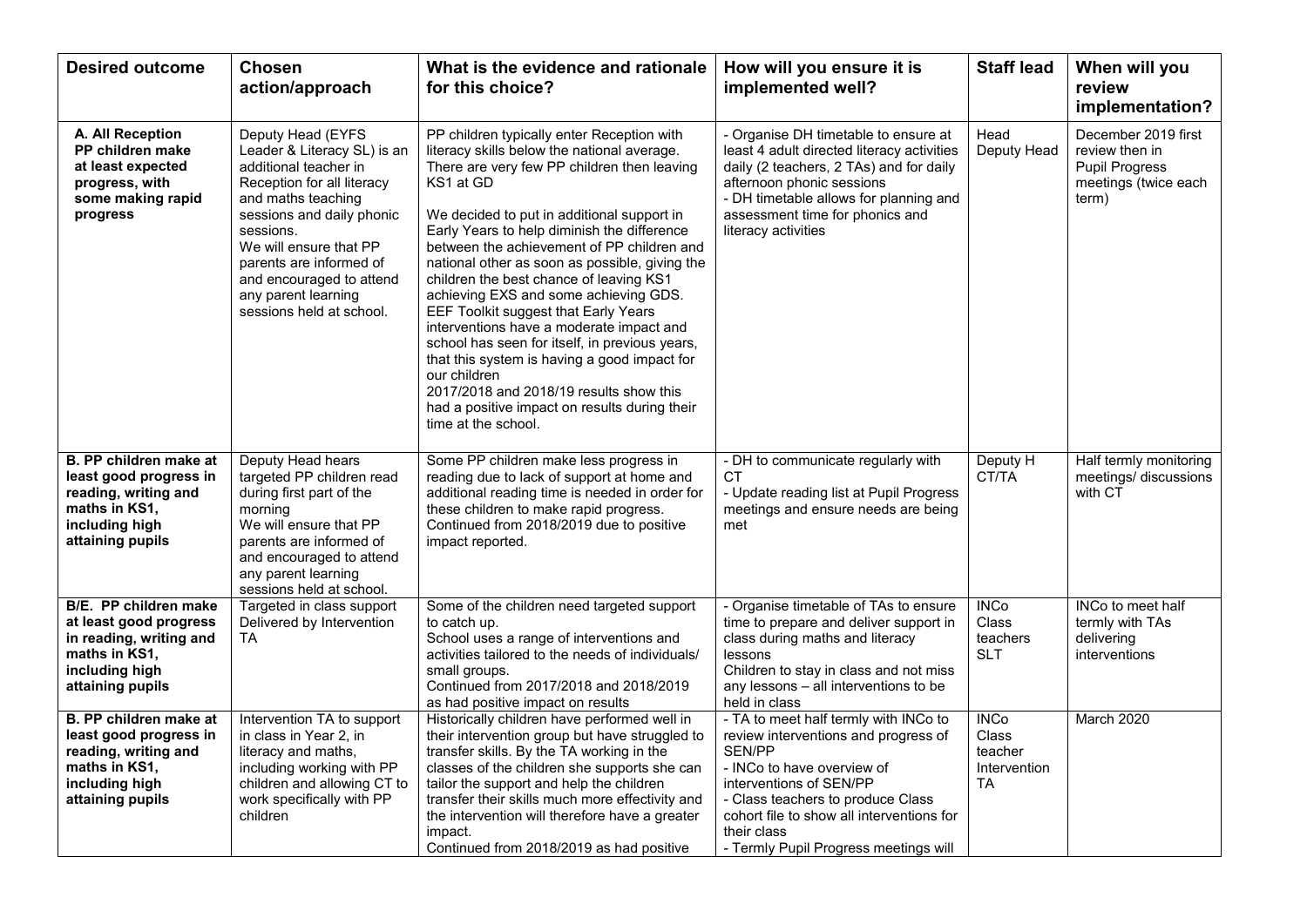|                                                                                                                                                                                                                                              |                                                                                                                                                                                                                                                                                                                                               | impact on results                                                                                                                                                                                                                                                                                                                                                                                                                                                       | review interventions and impact                                                                                                                                                                                                                                                                                                      |                                                                                                              |                                                                                                                  |
|----------------------------------------------------------------------------------------------------------------------------------------------------------------------------------------------------------------------------------------------|-----------------------------------------------------------------------------------------------------------------------------------------------------------------------------------------------------------------------------------------------------------------------------------------------------------------------------------------------|-------------------------------------------------------------------------------------------------------------------------------------------------------------------------------------------------------------------------------------------------------------------------------------------------------------------------------------------------------------------------------------------------------------------------------------------------------------------------|--------------------------------------------------------------------------------------------------------------------------------------------------------------------------------------------------------------------------------------------------------------------------------------------------------------------------------------|--------------------------------------------------------------------------------------------------------------|------------------------------------------------------------------------------------------------------------------|
|                                                                                                                                                                                                                                              |                                                                                                                                                                                                                                                                                                                                               |                                                                                                                                                                                                                                                                                                                                                                                                                                                                         |                                                                                                                                                                                                                                                                                                                                      |                                                                                                              |                                                                                                                  |
| B. PP children make at<br>least good progress in<br>reading, writing and<br>maths in KS1,<br>including high<br>attaining pupils                                                                                                              | After school literacy<br>Booster Club for PP<br>children (1 or 2 sessions a<br>week depending on need)                                                                                                                                                                                                                                        | The school feels that PP children need<br>additional school hours in order for them to<br>catch up and reach age related expectations<br>form low starting points.<br>One way that has proven effective for the<br>school is the use of after school booster<br>clubs.<br>This will continue to run this year using some<br>of the PP budget to pay for the additional<br>hours of the Intervention TA<br>Continued from 2018/2019 as had positive<br>impact on results | - TA to meet with INCo half termly to<br>discuss progress<br>- Proforma used to track progress<br>- Time for TA to plan and resource<br><b>Booster Club</b>                                                                                                                                                                          | <b>INCo</b>                                                                                                  | Starting in Autumn<br>Term 2 and reviewed<br>in January                                                          |
| A. All Reception PP<br>children make at least<br>expected progress,<br>with some making<br>rapid progress<br>B. PP children make at<br>least good progress in<br>reading, writing and<br>maths in KS1,<br>including high<br>attaining pupils | Sp & L interventions<br>delivered by TA<br>Use of Well Comm where<br>necessary                                                                                                                                                                                                                                                                | School has many children in need of S&L<br>support. We feel that early intervention is key<br>with this issue.                                                                                                                                                                                                                                                                                                                                                          | - Timetabling to allow time to support<br>in class and to prepare and deliver<br>interventions<br>- Meetings with INCo<br>- TA to have time to meet with NHS<br>Speech Therapist and be present<br>when working with children etc.                                                                                                   | <b>INCo</b>                                                                                                  | Deputy review<br>progress of 'at risk'<br>children with CT<br>every 3 weeks<br><b>Pupil Progress</b><br>meetings |
| E. To accelerate the<br>progress and<br>attainment of<br>disadvantaged pupils<br>with SEND                                                                                                                                                   | INCo to liaise with class<br>teachers and write a<br>vulnerable group action<br>plan for each class.                                                                                                                                                                                                                                          | We want to identify the needs of pupils and<br>ensure that the correct provision is in place<br>to meet these needs and enable pupils to<br>accelerate their progress.                                                                                                                                                                                                                                                                                                  | The action plan will be reviewed half-<br>termly and discussed at pupil<br>progress meetings.<br>The INCo will carry out learning walks<br>and spend time in classes to monitor<br>the effectiveness of the planned<br>provision.                                                                                                    | <b>INCo</b>                                                                                                  | Half termly monitoring<br>meetings/discussions<br>with CT                                                        |
| F. To close the gap<br>between PP pupils and<br>non PP pupils in maths                                                                                                                                                                       | Intervention TA to support<br>in class in Year 2, in<br>maths, including working<br>with PP children and<br>allowing CT to work<br>specifically with PP<br>children.<br>We will ensure that PP<br>parents are informed of<br>and encouraged to attend<br>any parent maths learning<br>sessions held at school.<br>Distribute a maths booklets | Historically children have performed well in<br>their intervention group but have struggled to<br>transfer skills. By the TA working in the<br>classes of the children she supports she can<br>tailor the support and help the children<br>transfer their skills much more effectivity and<br>the intervention will therefore have a greater<br>impact.                                                                                                                 | - TA to meet half termly with INCo to<br>review interventions and progress of<br><b>SEN/PP</b><br>- INCo to have overview of<br>interventions of SEN/PP<br>- Class teachers to produce Class<br>cohort file to show all interventions for<br>their class<br>- Termly Pupil Progress meetings will<br>review interventions and impact | <b>INCo</b><br><b>Class</b><br>teacher<br>Intervention<br><b>TA</b><br>Maths/KS1<br>lead<br><b>EYFS</b> lead | March 2020                                                                                                       |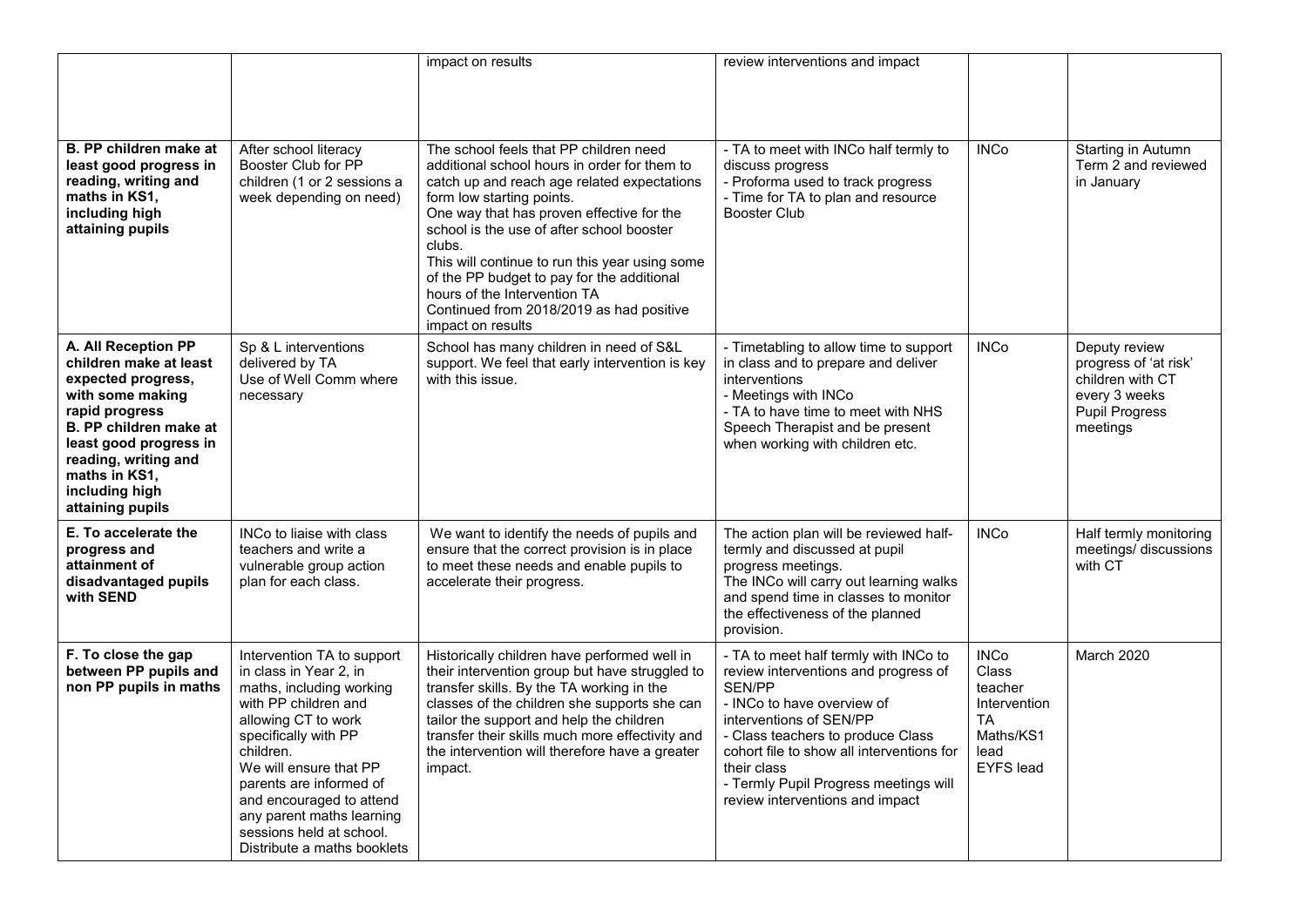|                                                                                                                                                                                                                                              | -How to help your child<br>with maths at home.                                                                                          |                                                                                                                                                                                                                                                                                                                                                                                                                                         |                                                                                                                                                                                                                                                                                      |                                     |                                                                                                        |  |  |  |
|----------------------------------------------------------------------------------------------------------------------------------------------------------------------------------------------------------------------------------------------|-----------------------------------------------------------------------------------------------------------------------------------------|-----------------------------------------------------------------------------------------------------------------------------------------------------------------------------------------------------------------------------------------------------------------------------------------------------------------------------------------------------------------------------------------------------------------------------------------|--------------------------------------------------------------------------------------------------------------------------------------------------------------------------------------------------------------------------------------------------------------------------------------|-------------------------------------|--------------------------------------------------------------------------------------------------------|--|--|--|
|                                                                                                                                                                                                                                              | £15,000<br>Total budgeted cost<br>(Based on: % of salaries of key staff, resources, training)                                           |                                                                                                                                                                                                                                                                                                                                                                                                                                         |                                                                                                                                                                                                                                                                                      |                                     |                                                                                                        |  |  |  |
| iii. Other approaches                                                                                                                                                                                                                        |                                                                                                                                         |                                                                                                                                                                                                                                                                                                                                                                                                                                         |                                                                                                                                                                                                                                                                                      |                                     |                                                                                                        |  |  |  |
| <b>Desired outcome</b>                                                                                                                                                                                                                       | <b>Chosen</b><br>action/approach                                                                                                        | What is the evidence and rationale<br>for this choice?                                                                                                                                                                                                                                                                                                                                                                                  | How will you ensure it is<br>implemented well?                                                                                                                                                                                                                                       | <b>Staff lead</b>                   | When will you<br>review<br>implementation?                                                             |  |  |  |
| A. All Reception PP<br>children make at least<br>expected progress,<br>with some making<br>rapid progress<br>B. PP children make at<br>least good progress in<br>reading, writing and<br>maths in KS1,<br>including high<br>attaining pupils | Funds available to<br>supplement/cover school<br>trips and enrichment<br>activities for PP children<br>Book token £10 each half<br>term | PP children have the opportunity to<br>participate in a wide range of activities that<br>enhance their learning, motivation and build<br>self-confidence.<br>Experiences are cross curricular and should<br>therefore impact on all areas of learning                                                                                                                                                                                   | - Pupil Progress meetings will ensure<br>PP children have had the opportunity<br>to attend clubs that suit their needs<br>- Ensure a wide range of experiences<br>are on offer over the year to support<br>as many areas of the curriculum and<br>social emotional areas as possible | <b>SLT</b>                          | <b>Pupil Progress</b><br>Meetings when<br>completing matrix on<br>individual eligible for<br><b>PP</b> |  |  |  |
| <b>B.</b> Lack of parental<br>engagement in Early<br>Years, for many PP<br>children, mean that<br>they are not making as<br>much progress as they<br>could.                                                                                  | Continue with all strategies<br>set in place from 2018/19,<br><b>EYOS Gold standard</b>                                                 | EYQS Gold standard strategies and<br>timetable had a positive effect on parental<br>engagement and had positive feedback from<br>parents. Leading to increased GLD 75%<br>$(65\% 2018)$                                                                                                                                                                                                                                                 | Continue with programme of events to<br>encourage and allow parents to come<br>into school to engage with learning.<br>Provide resources for parents to<br>support children at home. Give<br>regular advice to parents on how to<br>support their child at home.                     | Deputy<br>Head/EYFS<br>Leader       | Termly review with<br>CTs and DH                                                                       |  |  |  |
| D. Increased<br>attendance rates for<br>pupils eligible for PP                                                                                                                                                                               | Continued role of Deputy<br>Head role of 'Attendance<br>Champion'<br>Introduce fining for<br>unauthorised absences                      | OFSTED data dash board (2016) showed PP<br>children as having lower than national<br>attendance levels.<br>Big focus at school to use part of Deputy's<br>time to analyse the attendance data each<br>half term and react to information.<br>Closer links with AIO in 2019/20<br>After implementing a range of strategies with<br>little effect on attendance, the Governing<br>body have decided to introduce fining as a<br>next step | - Deputy to analyse absence data and<br>use follow school policy on letters<br>home etc<br>- Analyse half termly data with Deputy<br>and monitor impact/ report to FGB                                                                                                               | Head<br>Deputy<br>Governing<br>body | January 2020                                                                                           |  |  |  |
|                                                                                                                                                                                                                                              |                                                                                                                                         |                                                                                                                                                                                                                                                                                                                                                                                                                                         |                                                                                                                                                                                                                                                                                      |                                     |                                                                                                        |  |  |  |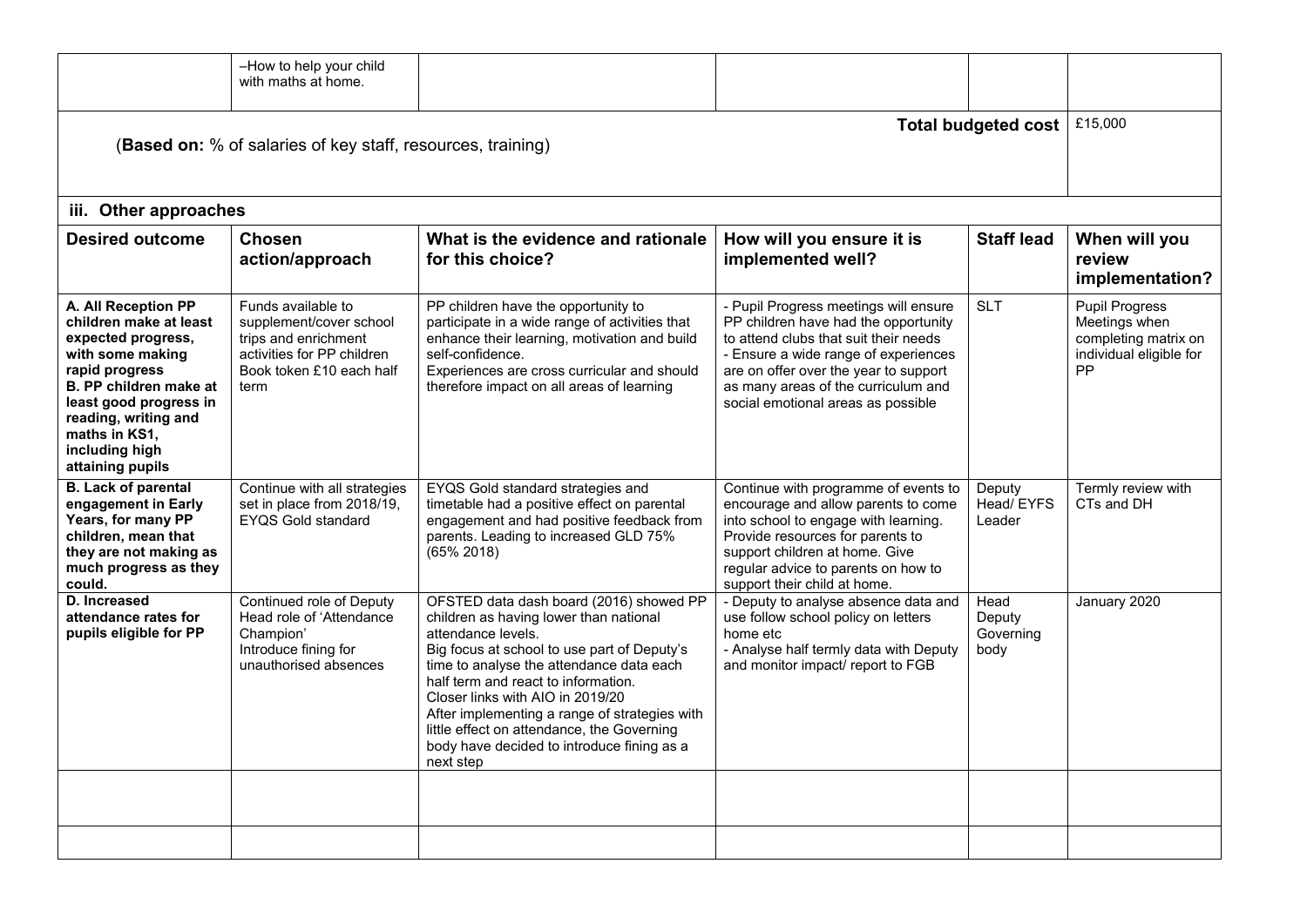| Total budgeted cost $\vert$ £7000<br>(based on: % staff salaries, resources, supply, training costs, trip subsidies, enrichment purchases) |  |  |  |  |  |  |
|--------------------------------------------------------------------------------------------------------------------------------------------|--|--|--|--|--|--|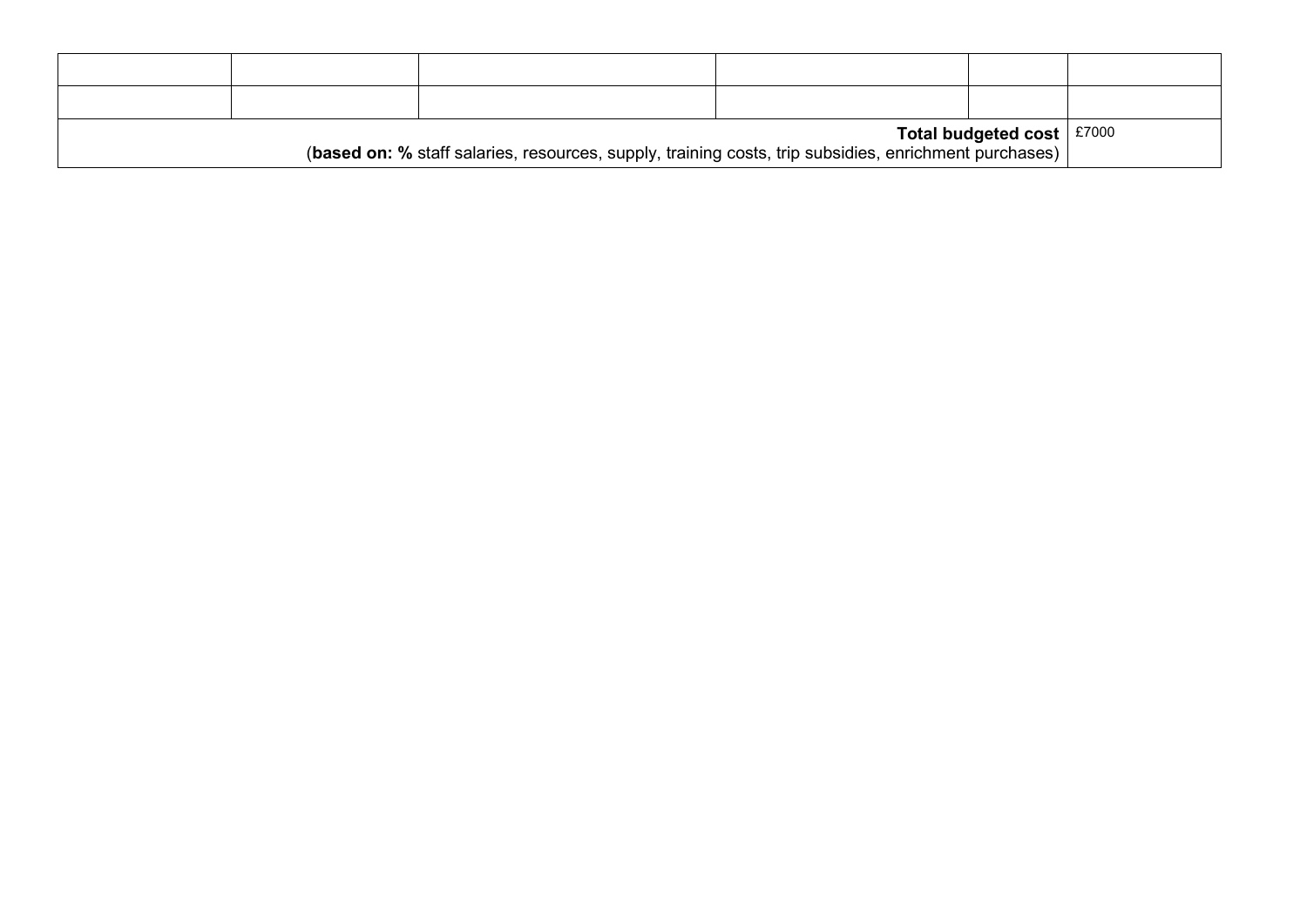|                                                                                                                                                                                                                                                                                                                                                                                                  | 6. Review of expenditure                                                                                                                                                                                                          |                                                                                                                                                                                                                                                                                                                                                                                                                                                                                                                                                                                                                                                                                                                                                                                                                                                                                                                                                                                                       |                                                                                                                                                                                                                                                                                                                                                                                                                                                      |  |  |  |  |  |
|--------------------------------------------------------------------------------------------------------------------------------------------------------------------------------------------------------------------------------------------------------------------------------------------------------------------------------------------------------------------------------------------------|-----------------------------------------------------------------------------------------------------------------------------------------------------------------------------------------------------------------------------------|-------------------------------------------------------------------------------------------------------------------------------------------------------------------------------------------------------------------------------------------------------------------------------------------------------------------------------------------------------------------------------------------------------------------------------------------------------------------------------------------------------------------------------------------------------------------------------------------------------------------------------------------------------------------------------------------------------------------------------------------------------------------------------------------------------------------------------------------------------------------------------------------------------------------------------------------------------------------------------------------------------|------------------------------------------------------------------------------------------------------------------------------------------------------------------------------------------------------------------------------------------------------------------------------------------------------------------------------------------------------------------------------------------------------------------------------------------------------|--|--|--|--|--|
| <b>Previous Academic Year</b>                                                                                                                                                                                                                                                                                                                                                                    |                                                                                                                                                                                                                                   | 2018-2019                                                                                                                                                                                                                                                                                                                                                                                                                                                                                                                                                                                                                                                                                                                                                                                                                                                                                                                                                                                             |                                                                                                                                                                                                                                                                                                                                                                                                                                                      |  |  |  |  |  |
| i. Quality of teaching for all                                                                                                                                                                                                                                                                                                                                                                   |                                                                                                                                                                                                                                   |                                                                                                                                                                                                                                                                                                                                                                                                                                                                                                                                                                                                                                                                                                                                                                                                                                                                                                                                                                                                       |                                                                                                                                                                                                                                                                                                                                                                                                                                                      |  |  |  |  |  |
| <b>Desired outcome</b>                                                                                                                                                                                                                                                                                                                                                                           | Chosen action/approach                                                                                                                                                                                                            | <b>Estimated impact:</b> Did you meet the success criteria? Include<br>impact on pupils not eligible for PP, if appropriate.                                                                                                                                                                                                                                                                                                                                                                                                                                                                                                                                                                                                                                                                                                                                                                                                                                                                          | <b>Lessons learned</b><br>(and whether you will<br>continue with this approach)                                                                                                                                                                                                                                                                                                                                                                      |  |  |  |  |  |
| A. All Reception PP<br>children make at least<br>expected progress,<br>with some making<br>rapid progress<br><b>B. PP children make</b><br>at least good<br>progress in reading,<br>writing and maths in<br>KS1, including high<br>attaining pupils<br>C. Behaviour in<br>school is of a high<br>standard and enables<br>all students to<br>experience a safe,<br>secure learning<br>environment | Continue whole school training on<br>current issues such as quality<br>feedback, literacy and maths<br>updates, maths interventions, mental<br>health, PP information sessions,<br>SEN, STEP On training for behaviour<br>support | - Observations show all teaching to be at least good or better across the school.<br>- Training, in-house and externally, supported high quality CPD<br>- Marking policy successfully implemented and evidenced clear progress and<br>impact of feedback<br>- STEPS therapeutic training impacted positively on supporting children in class<br>- Low number of behaviour incidents recorded in the Behaviour Log for 2018 2019<br>2019:<br>School ELG increased from 65% to 75% (all children)<br>School ELG increased from 37.5% to 40% (PP children)<br><b>PROGRESS DATA:</b><br>EYFS: Reading PP 70% non PP 93.3%<br>Writing PP 70% non PP 93.3%<br>Maths PP 70% non PP 91.7%<br>KS1: Reading PP 62.5% non PP 78.6%<br>Writing PP 62.5% non PP69.6%<br>Maths PP 50% non PP 78.6%<br>Behaviour Log incidents:<br>2017-2018- 5 incidents logged (1 PP child)<br>2018-2019- 4 incidents logged (0 PP children)<br>(1 PP child has own behaviour log due to very high levels of SEN and fulltime 1:1) | - Marking Policy needs further<br>embedding and regular reviews to<br>ensure best impact for all<br>(sustained & standardised across<br>school)<br>- Disadvantaged Conference (Herts<br>CC) very useful (yearly)<br>- STEPS update training needs to<br>be maintained as approach has<br>proven to be very successful for<br>staff and children<br>- Look into 'emotional coaching'<br>training & 'trauma' training to further<br>support our pupils |  |  |  |  |  |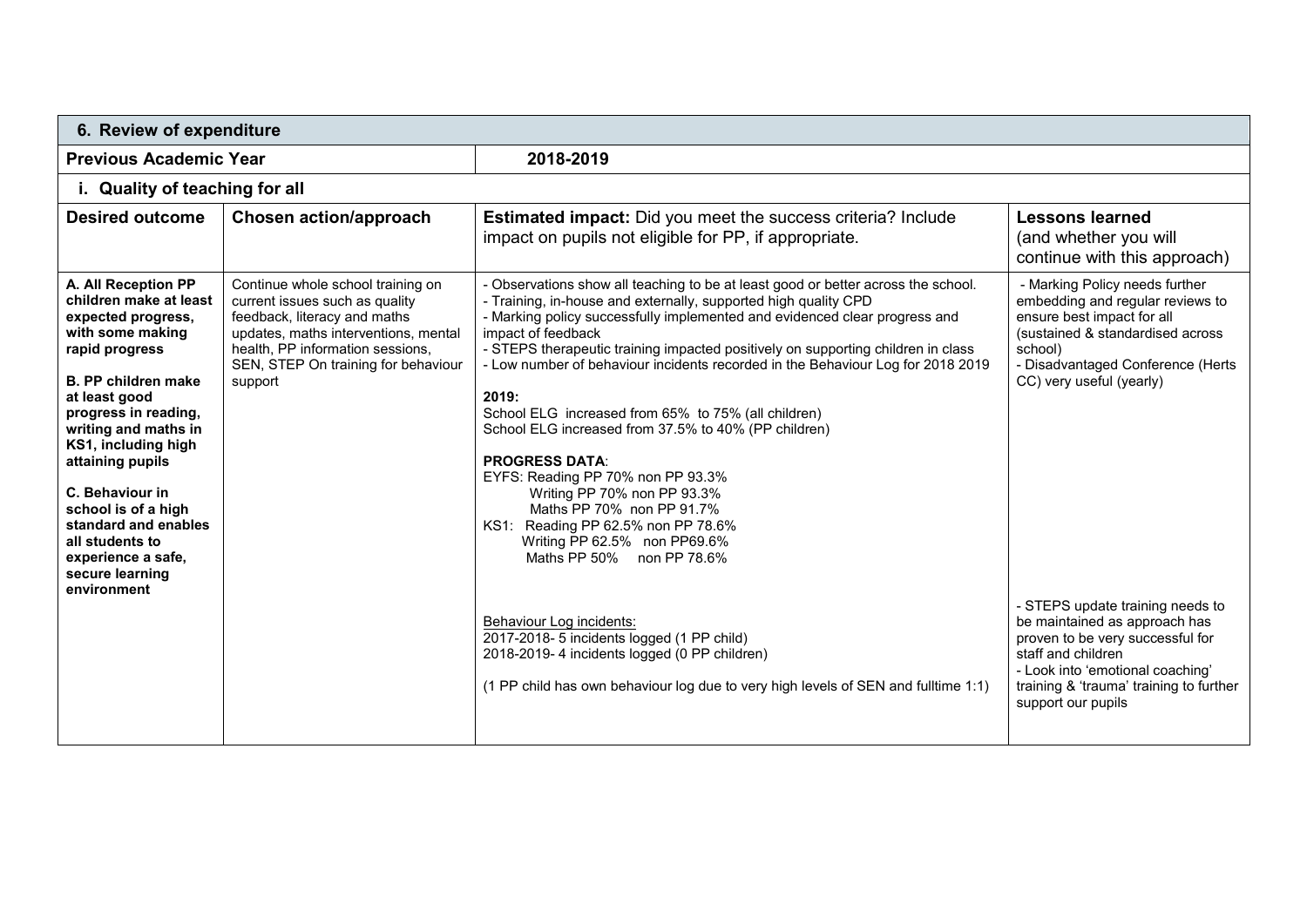|                                                                                                                                        | Non-teaching Deputy available to<br>monitor and improve standards of<br>teaching and learning across the<br>school and support staff as<br>necessary                                                 | - Enrichment opportunities during WOW literacy days enabled children to think very<br>creatively.<br><b>Attainment 2019</b><br>ELG increased in 2019 (see above)<br><b>KS1:</b><br>$\%$           |              |             |             |                |                 | - Feedback from literacy training<br>supported staff in planning &<br>assessment |                                                                                                                                                                                                                                                     |
|----------------------------------------------------------------------------------------------------------------------------------------|------------------------------------------------------------------------------------------------------------------------------------------------------------------------------------------------------|---------------------------------------------------------------------------------------------------------------------------------------------------------------------------------------------------|--------------|-------------|-------------|----------------|-----------------|----------------------------------------------------------------------------------|-----------------------------------------------------------------------------------------------------------------------------------------------------------------------------------------------------------------------------------------------------|
|                                                                                                                                        |                                                                                                                                                                                                      | <b>Disadvantaged</b>                                                                                                                                                                              | <b>EXS</b>   | GD          | <b>EXS</b>  | <b>GD</b>      | <b>EXS</b>      | <b>GD</b>                                                                        |                                                                                                                                                                                                                                                     |
|                                                                                                                                        |                                                                                                                                                                                                      | (11)                                                                                                                                                                                              | Reading      | Reading     | Writing     | <b>Writing</b> | <b>Maths</b>    | <b>Maths</b>                                                                     |                                                                                                                                                                                                                                                     |
|                                                                                                                                        |                                                                                                                                                                                                      | <b>School 2019</b><br>National 2018                                                                                                                                                               | 63.6%<br>86% | 9.1%<br>21% | 63.6<br>74% | 0<br>18%       | 45.5<br>80      | 0<br>25                                                                          |                                                                                                                                                                                                                                                     |
|                                                                                                                                        |                                                                                                                                                                                                      | (national<br>other)                                                                                                                                                                               |              |             |             |                |                 |                                                                                  |                                                                                                                                                                                                                                                     |
|                                                                                                                                        |                                                                                                                                                                                                      | School 2018<br>(14)                                                                                                                                                                               | 79%          | 29%         | 79%         | 7%             | $\overline{79}$ | $\overline{14}$                                                                  |                                                                                                                                                                                                                                                     |
|                                                                                                                                        |                                                                                                                                                                                                      |                                                                                                                                                                                                   |              |             |             |                |                 |                                                                                  |                                                                                                                                                                                                                                                     |
| <b>B. PP children make</b><br>at least good<br>progress in reading,<br>writing and maths in<br>KS1, including high<br>attaining pupils | Half termly phonic testing, by DH, of<br>all Year 1 children (& retaking Year<br>2s). Analysis of gaps to inform<br>groupings and future planning<br>(Reception children included in<br>summer term) | PP phonics data<br>84.2% Year 1 passed the phonics screening (80% 2018)<br>67% Year 2 retake (down on last year's 100%)<br>Those who did not pass all increased their scores throughout the year. |              |             |             |                |                 |                                                                                  | - Teaching phonics across KS1 very<br>successful using class teachers for<br>all ability groups (3 days a week)<br>- Deputy's half termly phonics tests<br>& analysis of data very useful in<br>focused planning to meet the needs<br>of each group |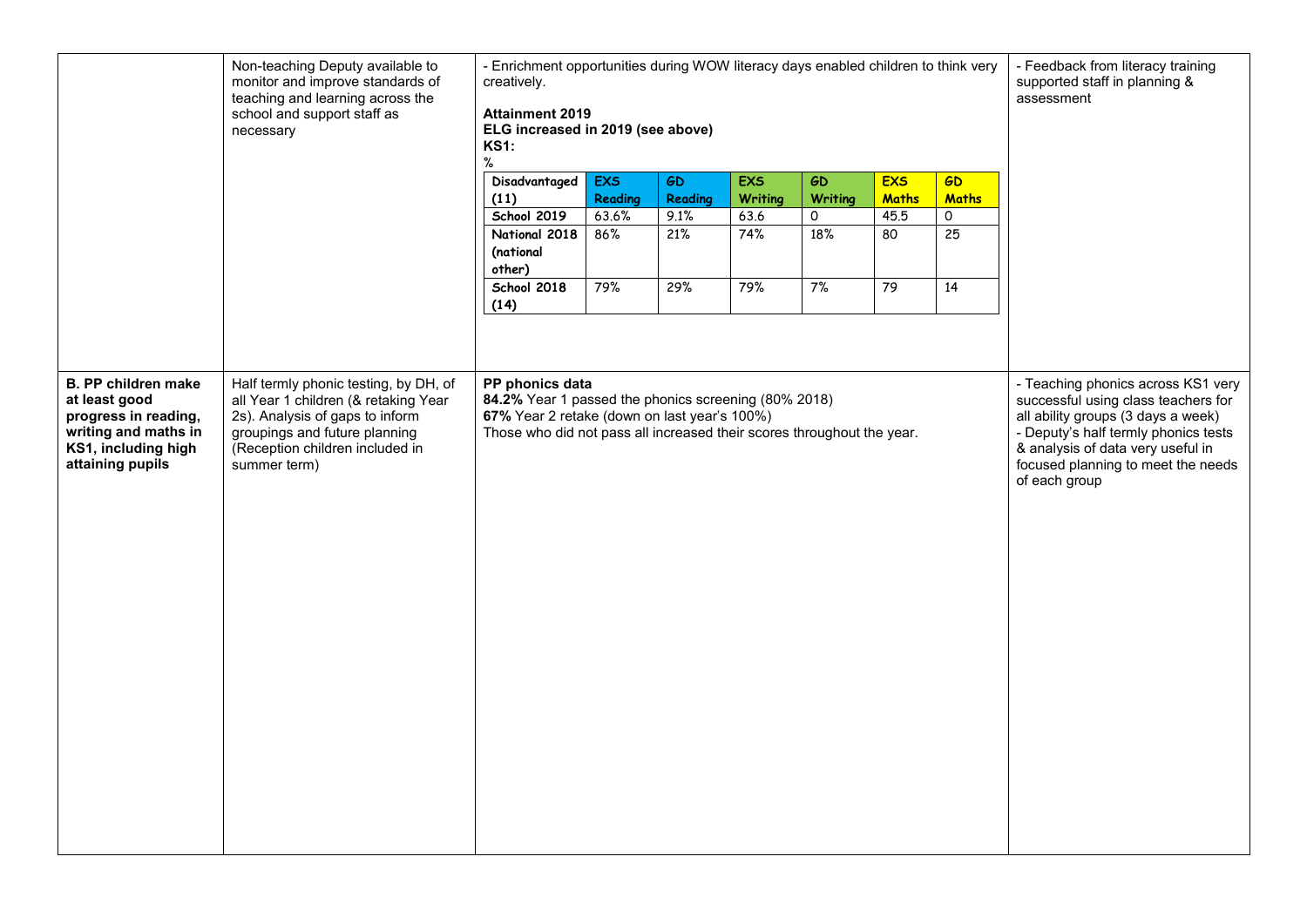| ii. Targeted support                                                                                                         |                                                                                                                                                                                                                                                                        |                                                                                                                                                                                      |                                                                                                                                      |  |  |  |
|------------------------------------------------------------------------------------------------------------------------------|------------------------------------------------------------------------------------------------------------------------------------------------------------------------------------------------------------------------------------------------------------------------|--------------------------------------------------------------------------------------------------------------------------------------------------------------------------------------|--------------------------------------------------------------------------------------------------------------------------------------|--|--|--|
| <b>Desired outcome</b>                                                                                                       | <b>Chosen action/approach</b>                                                                                                                                                                                                                                          | <b>Estimated impact:</b> Did you meet the success criteria? Include<br>impact on pupils not eligible for PP, if appropriate.                                                         | <b>Lessons learned</b><br>(and whether you will<br>continue with this approach)                                                      |  |  |  |
| A. All Reception PP<br>children make at least<br>expected progress, with<br>some making rapid<br>progress                    | Deputy Head (EYFS Leader &<br>Literacy SL) is an additional teacher<br>in Reception for all literacy and maths<br>teaching sessions and daily phonic<br>sessions                                                                                                       | - Increase seen in PP children achieving GLD<br>- Increased opportunities for quality first teaching that enabled children to transfer<br>skills more effectively in CHIL            | - Use of adults in focussed teaching<br>session saw increase in quality of<br>work in independent tasks =<br>effective use of adults |  |  |  |
| B. PP children make at<br>least good progress in<br>reading, writing and<br>maths in KS1, including<br>high attaining pupils | Deputy Head & INCo hear targeted<br>PP children read during first part of<br>the morning                                                                                                                                                                               | - Targeted 'cusp' children achieved ARE in reading and made good progress<br>- Supported children to reach full potential in reading                                                 | - Additional sessions were needed<br>as children were not being heard<br>read frequently enough at home.                             |  |  |  |
| B. PP children make at<br>least good progress in<br>reading, writing and<br>maths in KS1, including<br>high attaining pupils | Fischer Family programme<br><b>Bespoke interventions</b><br>Delivered by Intervention TA<br>Intervention TA to support in class in<br>Year 2, in literacy and maths,<br>including working with PP children<br>and allowing CT to work specifically<br>with PP children | - Bespoke interventions worked well, Intervention TA working in class in literacy<br>and maths supported transference skills and provided key insight into further<br>support needed | - Interventions need to continue but<br>not with children being withdrawn<br>and need to happen in the class as<br>much as possible. |  |  |  |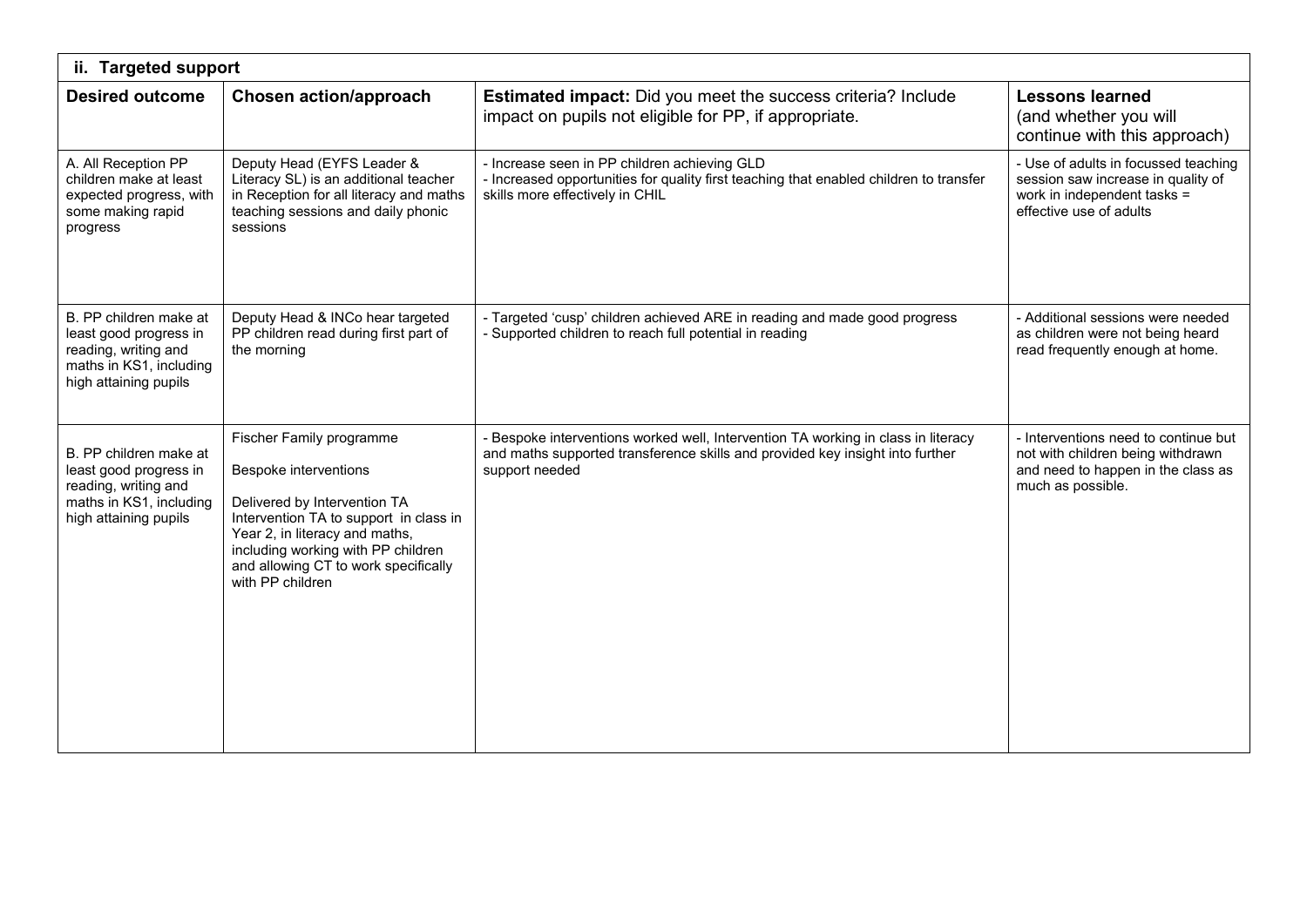| B. PP children make at<br>least good progress in<br>reading, writing and<br>maths in KS1, including<br>high attaining pupils                                                                                    | After school literacy Booster Club for<br>PP children (2 sessions a week)                                                         | - Had less impact initially as many parents did not want their child to stay later at<br>school.<br>- After moving Booster Club to be within the school day, children attending did<br>benefit from additional opportunities for reading & writing (linked to in class<br>activities) | - PP children not always able to<br>attend (parents' choice) so it was<br>moved to the last part of the school<br>day.<br>- Need to evaluate whether this is<br>an effective intervention for next<br>year.            |  |  |  |
|-----------------------------------------------------------------------------------------------------------------------------------------------------------------------------------------------------------------|-----------------------------------------------------------------------------------------------------------------------------------|---------------------------------------------------------------------------------------------------------------------------------------------------------------------------------------------------------------------------------------------------------------------------------------|------------------------------------------------------------------------------------------------------------------------------------------------------------------------------------------------------------------------|--|--|--|
| A. All Reception PP<br>children make at least<br>expected progress, with<br>some making rapid<br>progress<br>B. PP children make at<br>least good progress in<br>reading, writing and<br>mathe in KS1 including | Sp & L interventions delivered by TA<br>Use of Well Comm                                                                          | - WellComm tools useful to identify needs in children and support needed<br>- SP&L TA well utilised. Including meetings/ training with SP & L therapist.<br>- Carried out specific interventions/ support for those identified needs.                                                 | - This needs to continue for those<br>children with Speech & Language<br>plans that have been drawn up with<br>Herts SP & L therapist.<br>- WellComm remains a useful tool<br>that has been purchased by the<br>school |  |  |  |
| Other approaches<br>III.                                                                                                                                                                                        |                                                                                                                                   |                                                                                                                                                                                                                                                                                       |                                                                                                                                                                                                                        |  |  |  |
| <b>Desired outcome</b>                                                                                                                                                                                          | <b>Chosen action/approach</b>                                                                                                     | Estimated impact: Did you meet the success criteria? Include impact<br>on pupils not eligible for PP, if appropriate.                                                                                                                                                                 | <b>Lessons learned</b><br>(and whether you will<br>continue with this approach)                                                                                                                                        |  |  |  |
| A. All Reception PP<br>children make at least<br>expected progress, with<br>some making rapid<br>progress                                                                                                       | Funds available to supplement/cover<br>school trips and enrichment activities<br>for PP children<br>Book token £10 each half term | All PP children offered clubs in and out of school. Payments made on an individual<br>basis.                                                                                                                                                                                          | - Continue with individual needs<br>being met but look into more<br>opportunities (as we have done this<br>Summer term) to increase Cultural<br>Capital for all.                                                       |  |  |  |
| B. PP children make at<br>least good progress in<br>reading, writing and<br>maths in KS1, including<br>high attaining pupils                                                                                    |                                                                                                                                   | Book token in Spring Term was well received                                                                                                                                                                                                                                           | - Popular choice, but would send a<br>questionnaire out next time to judge<br>how it was used and if it is an<br>effective use of money                                                                                |  |  |  |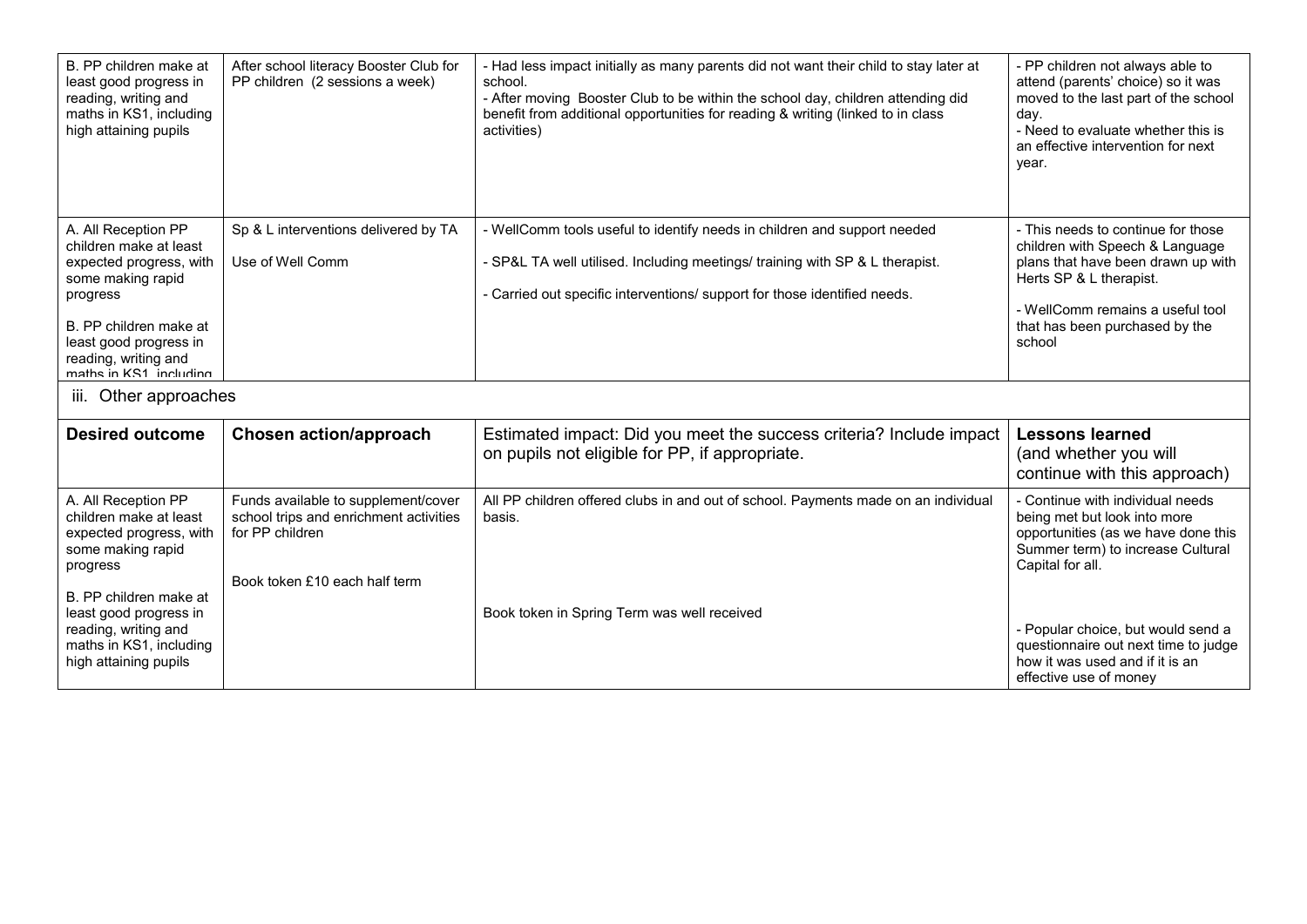| B. Lack of parental<br>engagement in Early<br>Years, for many PP<br>children, mean that they<br>are not making as much<br>progress as they could. | - Application for EYQS Gold                                    | - School has achieved the Gold Early Years Quality Standard, which included the<br>focus of increasing parental engagement.<br>- Range of very successful and well attended activities/ events throughout the year<br>that helped educate and support parents in supporting their child's academic and<br>social progress. | - Many changes in timetabling,<br>structure of the day and the learning<br>environment in Reception has taken<br>place this year that needs to be<br>sustained. This has been following<br>key advice from the Herts Early<br>Years team and has raised<br>standards for this school. |
|---------------------------------------------------------------------------------------------------------------------------------------------------|----------------------------------------------------------------|----------------------------------------------------------------------------------------------------------------------------------------------------------------------------------------------------------------------------------------------------------------------------------------------------------------------------|---------------------------------------------------------------------------------------------------------------------------------------------------------------------------------------------------------------------------------------------------------------------------------------|
| D. Increased<br>attendance rates for<br>pupils eligible for PP                                                                                    | Continued role of Deputy Head role<br>of 'Attendance Champion' | Attendance for Pupil Premium 2017 -2018 :<br>91.1% (90.7% FSM)<br>Attendance for Pupil Premium 2018 2019:<br>94.4% (93.5% FSM)                                                                                                                                                                                             | - School still needs to improve<br>attendance for vulnerable group.<br>- Attendance Champion Role is key<br>- School to add option of fining<br>parents in to its Attendance Policy<br>from September 2019                                                                            |

## **7. Additional detail**

Our Pupil Premium Policy can be found on our school website at <u>www.stmarysinfants.herts.sch.uk</u><br>Information on the Education Endowment Foundation can be found at <u>https://educationendowmentfoundation.org.uk/</u>

The school feels that it is key to embed high quality systems and strategies with a long term vision for maximum impact for Pupil Premium children and the approaches and<br>methods have been in place since 2014-2015. The use inclusive environment.

The results of both the 2016-2017 and 2017-2018 cohorts show that our approaches, in place since their Reception years, did diminish the difference and raise standards for the PP children.

Key:

FGB- Full Governing Body SL- Subject Leader DH- Deputy Head SLT- Senior Leadership Team INCo- Inclusion Co-ordinator